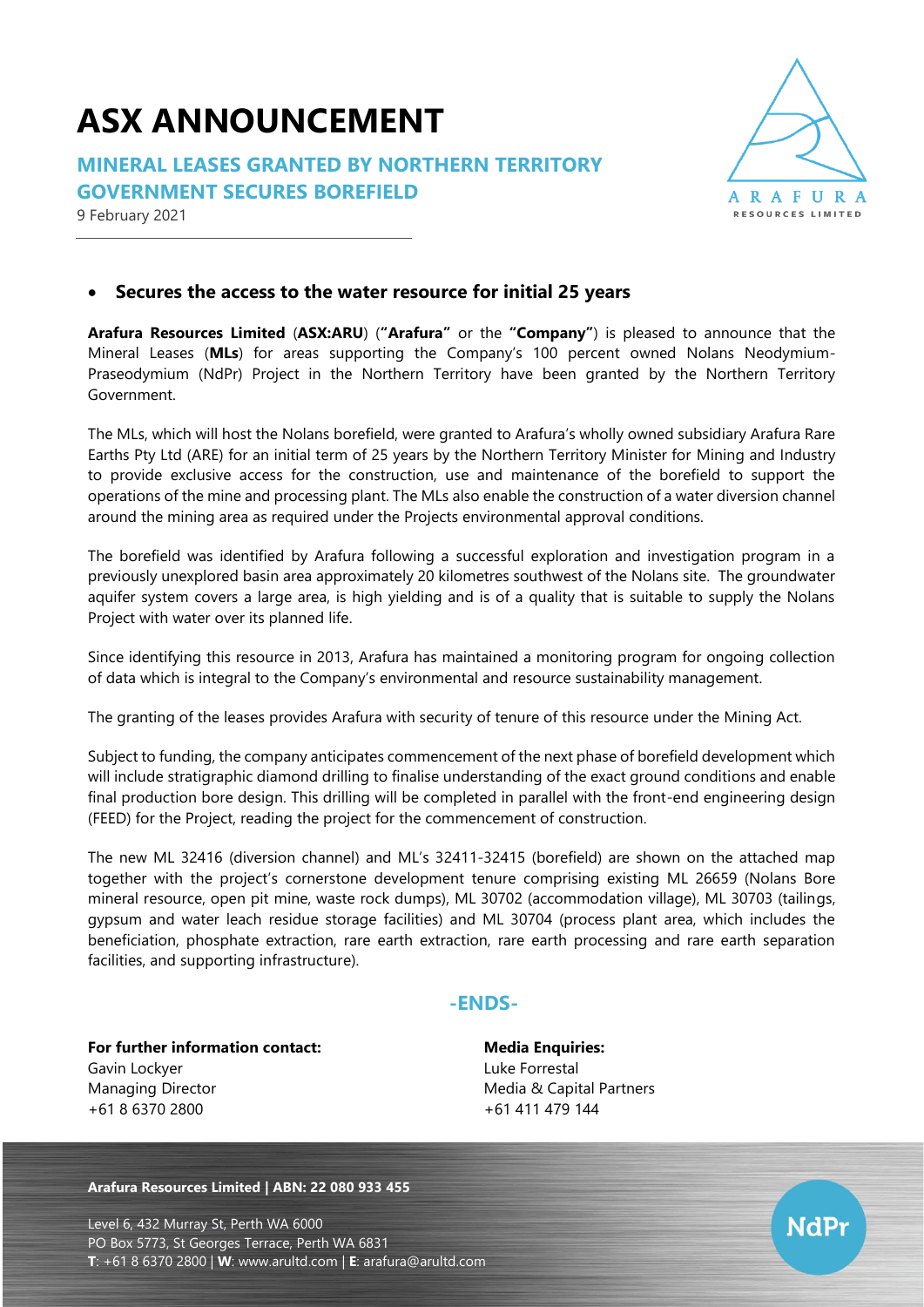

9 February 2021 | **ASX Announcement MINERAL LEASES GRANTED BY NORTHERN TERRITORY GOVERNMENT SECURES BOREFIELD**

## **Authorised by:**

Catherine Huynh Company Secretary